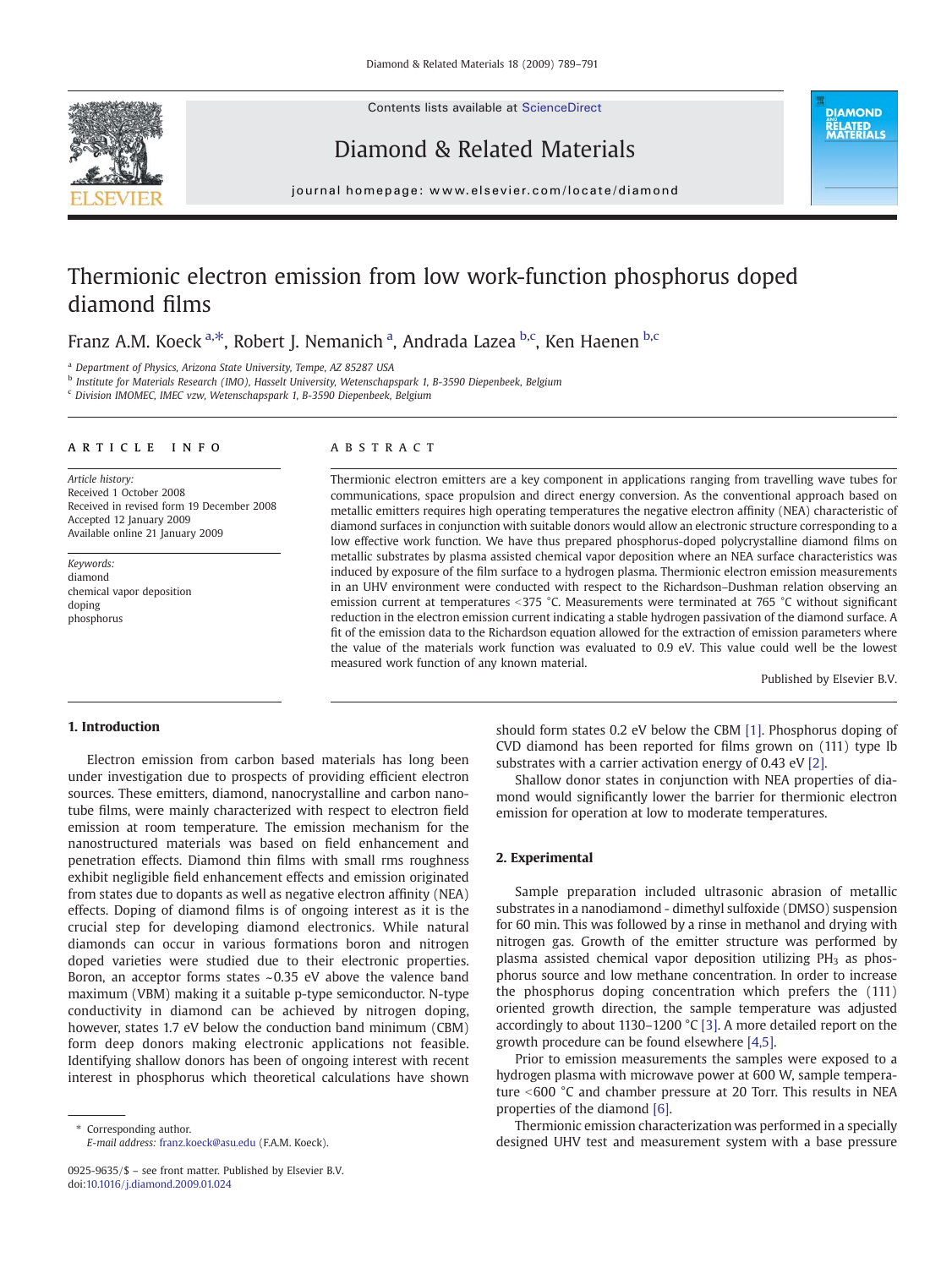250.00

Model: Richardson

 $5\times10^{-10}$  Torr. The apparatus included an anode moveable in all 3 spatial directions and a radiatively heated sample stage capable of temperatures up to 1200 °C. Temperature readings were recorded employing a 2-color pyrometer. Electron emission current and applied bias were controlled by a Stanford Research I/V source and measure unit.

#### 3. Results and discussion

A thermionic electron source is based on the phenomenon of thermionic electron emission where electrons gain sufficient kinetic energy to escape the surface and are thus released into vacuum. Establishing an emission current from a metallic solid is depended on materials parameters, the work function  $\varphi$  and an emission parameter  $A_R$ . Richardson and Dushman, in a theoretical approach, formulated a relation between the emission current  $J(T)$  and material parameters in their corresponding law expressed by

$$
J(T) = A_R T^2 e^{-\frac{\varphi}{k_B T}},\tag{1}
$$

where  $\varphi$  is a the material work function and A the Richardson's constant, with the emitter at temperature,  $T$ , and  $k_B$  Boltzmann's constant [\[7,8\]](#page-2-0). Dushman first deduced a universal value for A considering pure metallic emitters [\[9\]](#page-2-0). However, an experimental evaluation of various materials presents significant deviations from the universal value of 120 A/cm<sup>2</sup> K<sup>2</sup> [\[10,11\].](#page-2-0)

Despite its wide band-gap characteristics diamond has long been studied for applications focusing on electron sources. With a set of promising material properties, i.e. the possibility for its surfaces to gain a negative electron affinity (NEA) and doping, it should be feasible to engineer an emitter where a low emission barrier as key parameter could be achieved. Exposing diamond surfaces to a hydrogen plasma results in a negative electron affinity characteristics resulting in the vacuum level referenced below the CBM [\[12\].](#page-2-0) For a (111) diamond surface a widely accepted value for NEA has been reported to  $\chi$ < − 1.2 eV [\[13\].](#page-2-0) Similarly, for the (100) diamond surface  $\chi$  has been evaluated to  $~1.3$  eV [\[14\]](#page-2-0). In a different study performed on (111) n-type, phosphorus doped CVD diamond films an NEA was observed with χb−1.1 eV [\[15\].](#page-2-0) While nitrogen has been widely used as dopant, its deep states 1.7 eV below the CBM would still present a significant emission barrier. We have previously reported an effective work function of 1.5–1.9 eV for nitrogen-doped diamond films grown on molybdenum substrates [\[16\].](#page-2-0) The shallow states introduced by phosphorus would further reduce the effective work function.

Growth of phosphorus doped diamond films showed positive results by using (111) oriented substrates prepared by high pressure, high temperature (HPHT) synthesis [\[17\]](#page-2-0). While (100) oriented substrates are easier to obtain, deposition was observed to promote hillock - like morphology including crystallites deviating from epitaxial structure. Utilizing plasma assisted CVD under PH<sub>3</sub> addition growth on (111) substrates was observed to follow a step-flow process resulting in smooth (111) facets with increased growth rate [\[18\].](#page-2-0) Furthermore, an oxidation of the surface prior to deposition has shown to improve film properties with respect to defect density.

Regarding diamond electronics, (111) structures are not desirable due to limitations in substrate size and preparation as well as device based properties [\[19\]](#page-2-0). In a device oriented approach Kato et al. were successful in preparing P-doped films grown on (001) HPHT synthetic Ib type substrates [\[20\].](#page-2-0) Film morphology grown on substrates with misorientation angle of  $\theta_{\text{off}} \approx 2.0^{\circ}$  exhibited step-bunching along crystal orientations. Phosphorus concentration as determined by SIMS was similar for (001) and (111) prepared samples with a value of  $\sim 10^{18}/\text{cm}^3$  and an activation energy of  $\sim 0.58$  eV.

Field electron emission from phosphorus doped diamond films has been evaluated from (111) oriented samples with an observed emission barrier of 1–1.5 eV where the doping concentration was



Fig. 1. Thermionic electron emission data (squares) and fit to the Richardson relation (line) from phosphorus-doped polycrystalline diamond.

 $\sim$  5  $\times$  10<sup>19</sup>/cm<sup>3</sup> [\[21\]](#page-2-0). For efficient thermionic emitters metallic substrate materials have shown preferred emission properties. This was partly due to the reduction of the overall emitter resistivity which resulted in a significant increase of the emission current density. In conjunction with an optimized growth process a phosphorus based emitter structure should present a significant improvement with respect to effective work function. P-doped polycrystalline diamond films grown on a metallic substrate were characterized with respect to the Richardson– Dushman relation. The emission current was recorded as a function of emitter temperature and the data-set fit to Eq. (1) as shown in Fig. 1.

Electron emission from this structure commences at temperatures <375 °C and increases following the law of Richardson–Dushman. Evaluation of the data-fit presents an effective work function of 0.9 eV significantly lower than results from previously reported nitrogendoped diamond emitters. Concurrently with the small work function a reduced Richardson's constant is observed. From previous SIMS measurements of polycrystalline diamond films an active donor concentration of  $\approx 5 \times 10^{18}$ /cm<sup>3</sup> has been determined. However, the corresponding low mobility of ~15  $\text{cm}^2/\text{V}^1$  s<sup>1</sup> and a typical high resistivity due to hopping-conduction may result in the observed small value of the emission constant [\[22\].](#page-2-0)

At elevated temperatures of 765 °C the emission current was observed to exhibit stability within the measurement intervals of ~1 h indicating stability of the NEA surface. In a study of hydrogen desorption from a (111) oriented diamond surface the original value of the NEA was observed to evolve towards a positive value after ~1 h when annealed at 700 °C [\[23\].](#page-2-0)

#### 4. Conclusion

We have prepared phosphorus-doped polycrystalline diamond films on metallic substrates by plasma assisted chemical vapor deposition using  $PH_3$  as phosphorus source. Prior to characterization the sample surface was exposed to a hydrogen plasma to induce NEA surface characteristics. Thermionic electron emission measurements with respect to the Richardson–Dushman relation presented an effective work function of 0.9 eV. A reduced Richardson's constant was suggestive of low mobility and increased film resistance. Thermionic emission sustained a stable current up to 765 °C.

#### Acknowledgment

This work was funded by the Office of Naval research under the TEC MURI project.